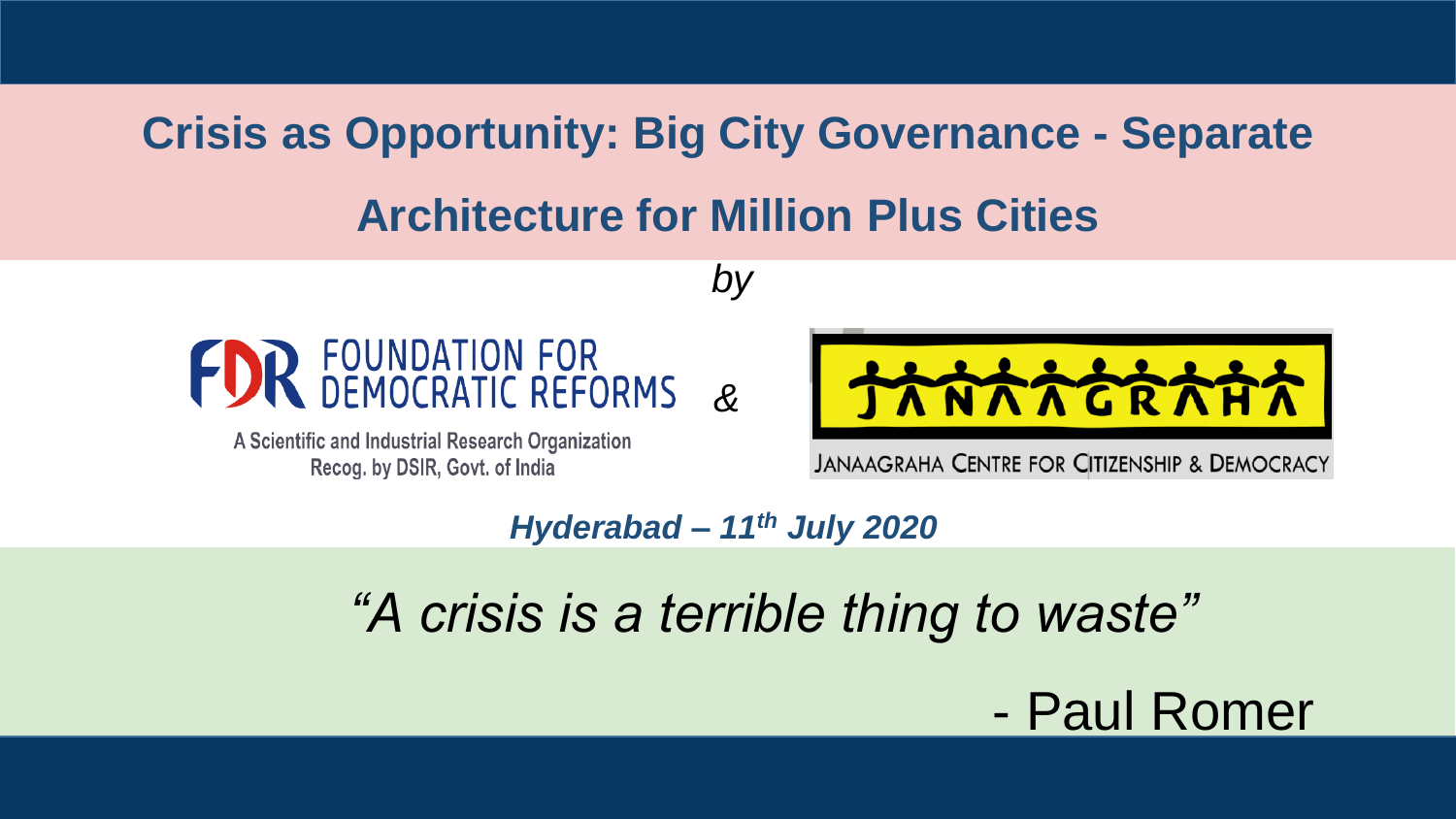# COVID-19 & Cities: How are they coping?

### **Cases as on 4th July, 2020**



| <b>Mumbai</b>    | 82074 |
|------------------|-------|
| <b>Pune</b>      | 25454 |
| <b>Thane</b>     | 43634 |
| <b>Delhi</b>     | 94695 |
| <b>Chennai</b>   | 64689 |
| Ahmedabad        | 21543 |
| <b>Surat</b>     | 5461  |
| <b>Bengaluru</b> | 7173  |
| <b>Hyderabad</b> | 15750 |
| Kolkata          | 6622  |

**10** major cities in India account for **57%** of the total national cases;

More than **50%** of the cases are traced to slums in **12** major cities

#### Big City Governance **2**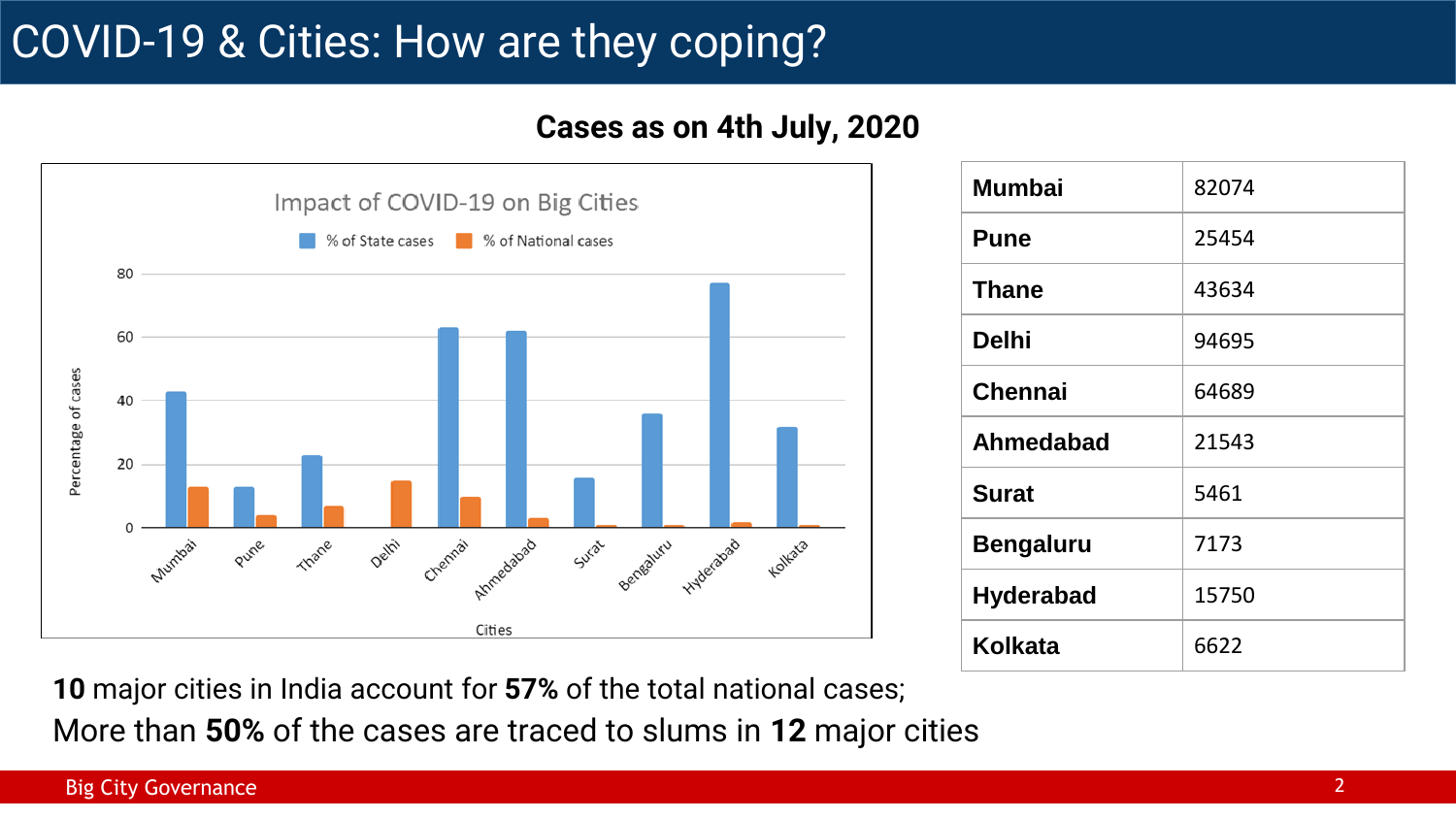# Rapid Urbanisation

- ➢ Cities with a population of over 1 mn **35** cities (**2001**), **53** cities (**2011**) & projected at **71** cities (**2030**).
- ➢ **25%** of the urban population lives in slums & a large disparity can be observed between states **6%** (Kerala) **35%** (Andhra Pradesh, Haryana, Maharashtra).
- ➢ **42%** of the households in Mumbai reside in slums; **10.6%** population of Delhi lives in informal settlements
- ➢ India's urban housing shortage is estimated at nearly **18.78 million** (2012).



**Urban Housing Shortage by state, 2015**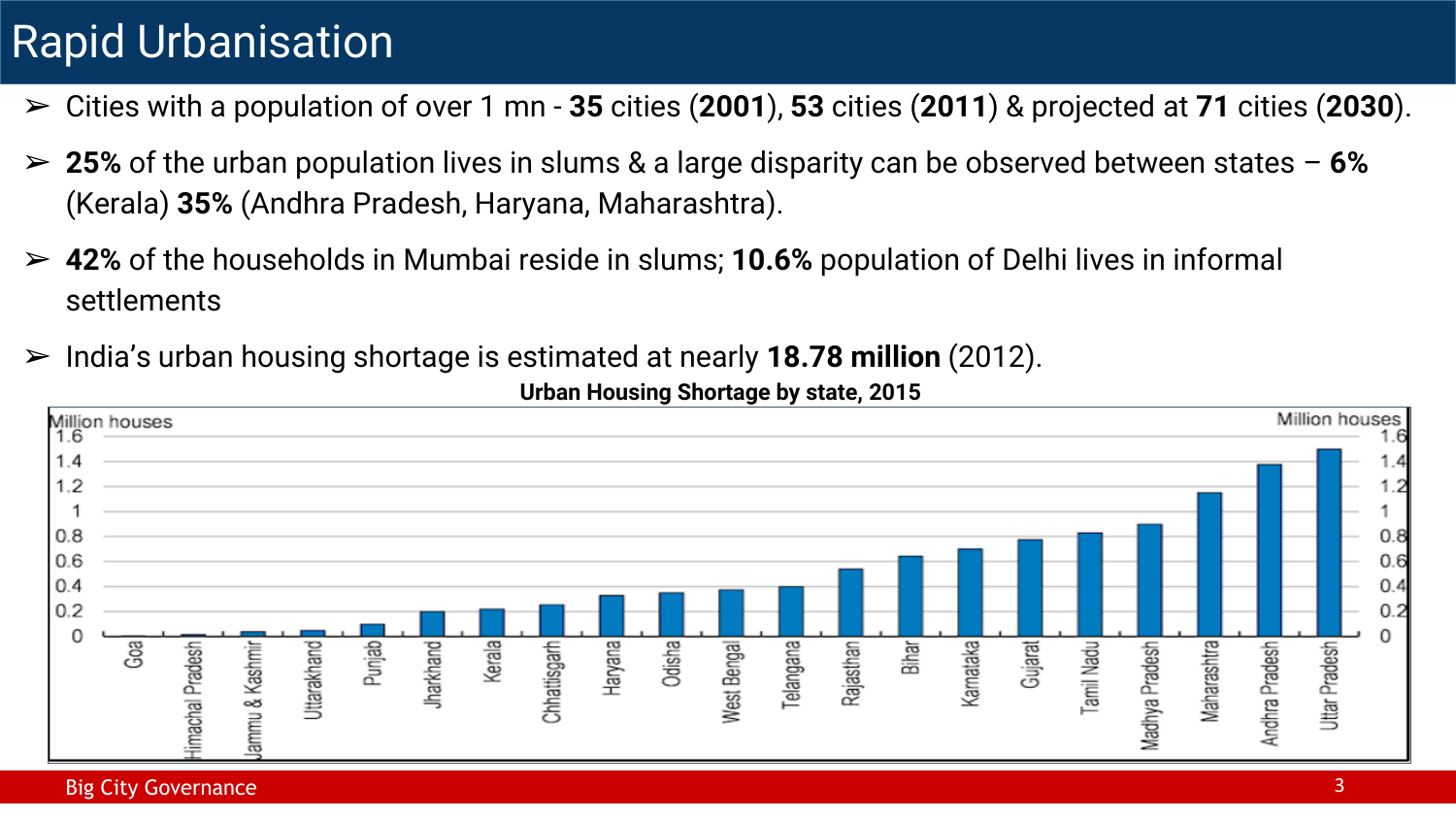- ➢ **54** cities alone contribute around **40%** of the nation's GDP & projected at **70%** by 2030.
- ➢ **Top 10** fastest growing cities in the world by GDP growth (2019-2035) are all in India.
- ➢ **70%** of the new employment opportunities will be generated by cities (2030).
- ➢ An estimate of **1.2 Trillion USD** investment required to meet the projected demands in cities.

### **NEED OF THE HOUR**

- ➢ **Empowering** cities to govern themselves with appropriate safeguards in place.
- $\triangleright$  Promotion of people's participation, improving delivery and enforcing accountability through **local** governments.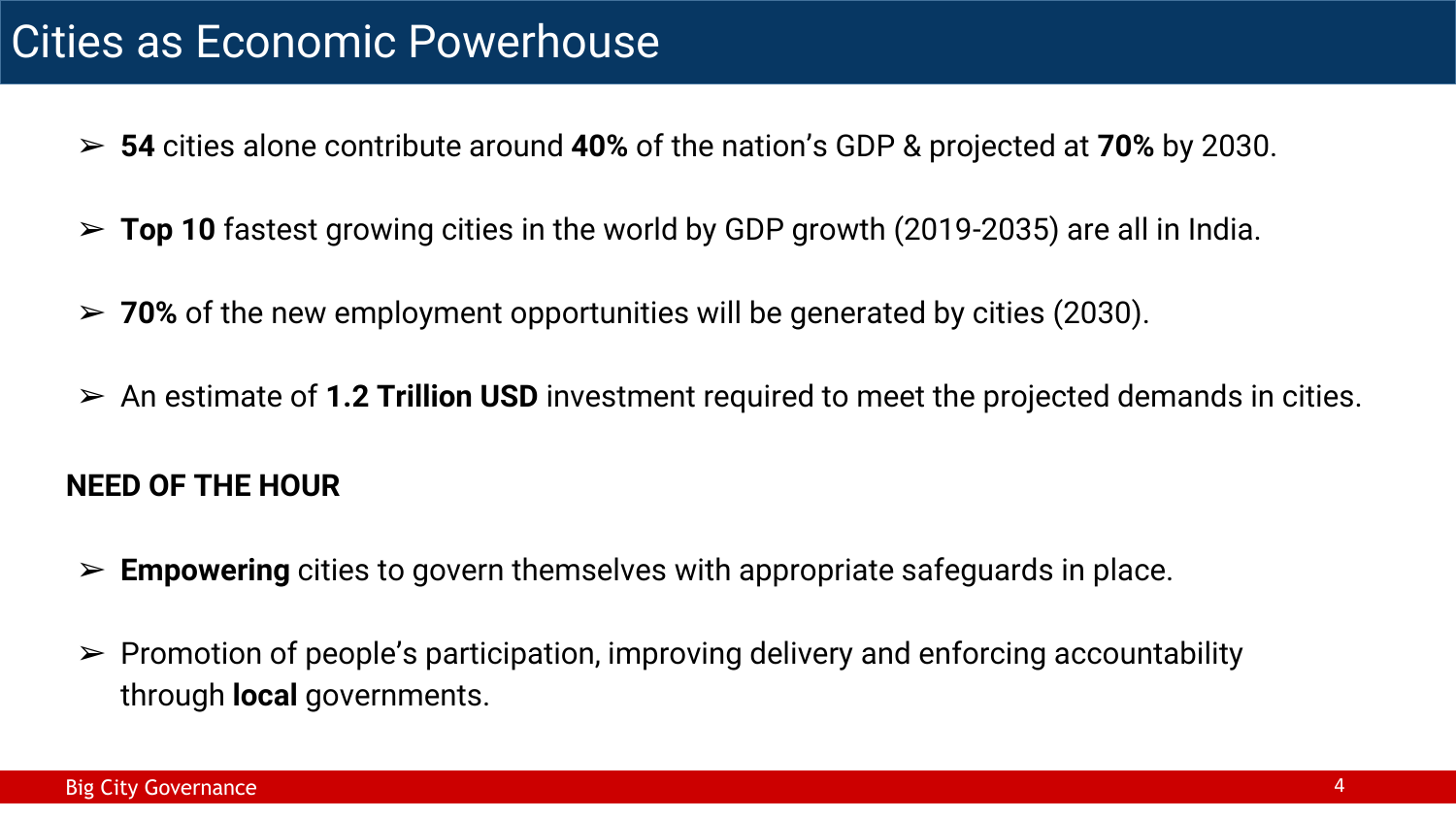## Common Thread Amongst Empowered Cities

Cities like **New York, London, Seoul** & **Bangkok** are known for the best practises in urban governance

- ➢ All these cities posses strong, empowered local governments that **function autonomously**
- ➢ **Mayors** in these cities are **directly elected** and are vested with executive powers & functions
- ➢ **Funding** to these governments is **regular** & sustainable through grants and tax collection at local level
- ➢ These governments are **efficient in service delivery**, allow people to participate in governance with enhanced accountability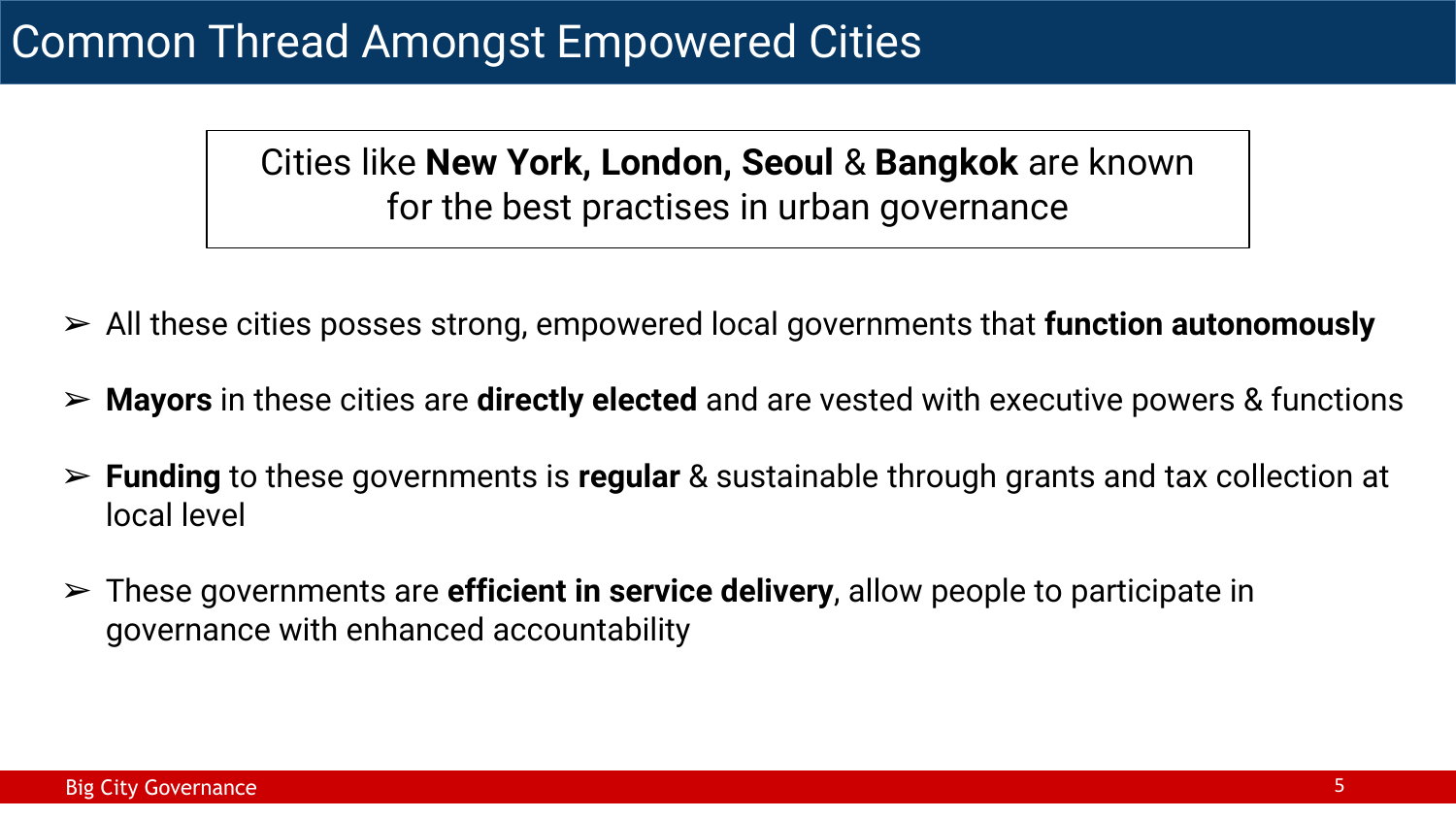- ➢ **Absence** of a constitutional mandate for responsibilities and functions of the city government.
- ➢ The 74th Amendment also **does not specify** the tenure; **rotation of reservation of the office of Chairpersons** (Article 243T(4)) has not allowed leadership development.
	- Eight categories of quotas in real practice, making the field of choice very **narrow**.
	- On an average, it takes **four election cycles** for the same category of **eligibility** for the contest to be repeated again.
- $\triangleright$  Executive power is vested in the hand of municipal commissioners, mayor is merely ceremonial head.
- ➢ The **uncertainty** of the tenure and direct **control** by the state make the nature of the commissioner's performance, barring few exceptions, routine, rather than visionary.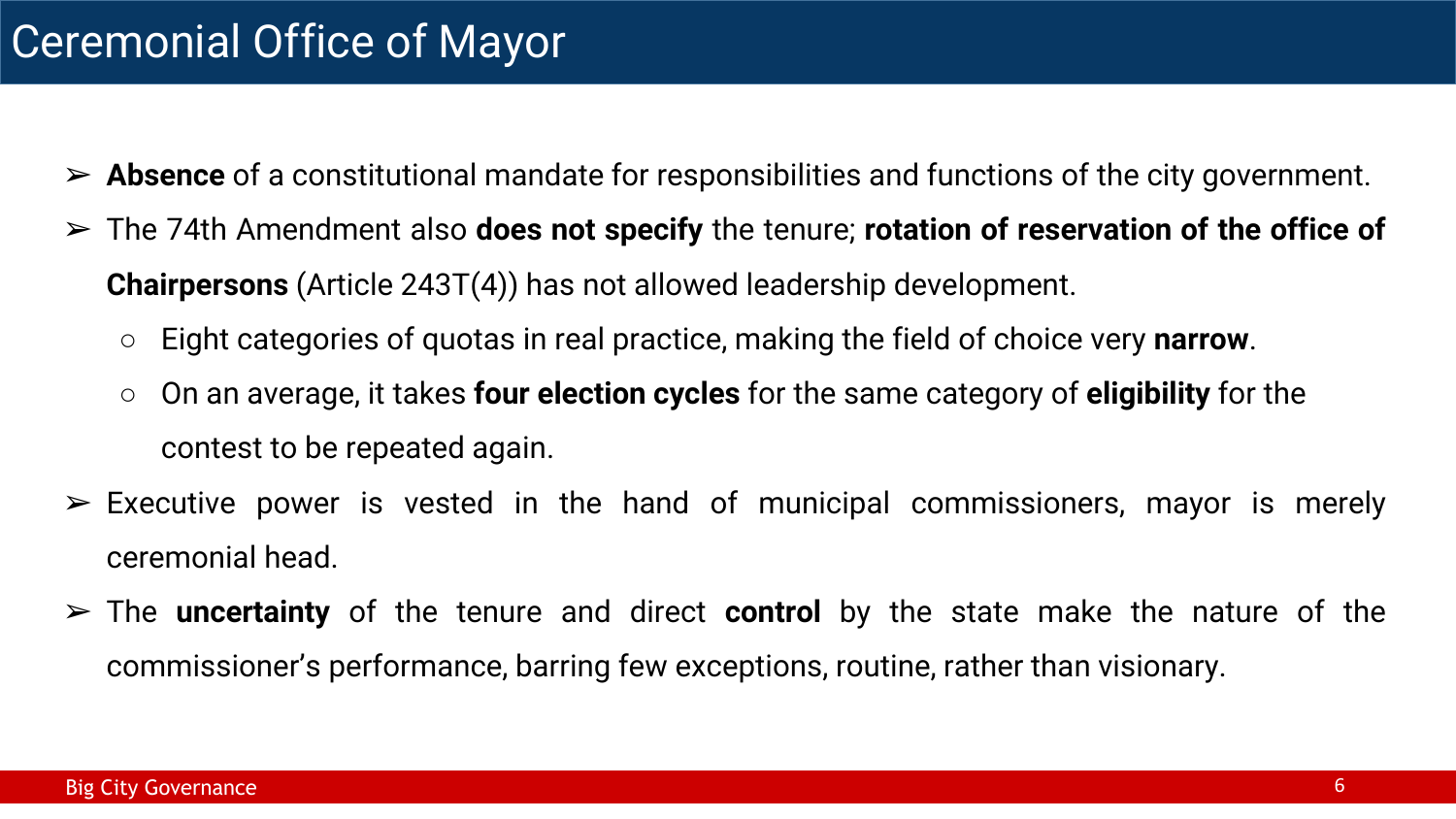# Weak Leadership Development Post 1993

### **Eminent leaders who rose from the grassroots**

| Shri Rajendra Prasad<br>(First President of India)                                                   | Shri H.D. Dewe Gowda<br>(Prime Minister of India, Chief<br>Minister of Karnataka)           | Shri Vijayabhaskar Reddy<br>(Chief Minister of Andhra Pradesh,<br><b>Union Cabinet Minister)</b> |                                                                          |
|------------------------------------------------------------------------------------------------------|---------------------------------------------------------------------------------------------|--------------------------------------------------------------------------------------------------|--------------------------------------------------------------------------|
| Pt. Jawaharlal Nehru<br>(First Prime Minister of India)                                              | Shri B.S. Yediyurappa<br>(Chief Minister of Karnataka)                                      | <b>Shri Beant Singh</b><br>(Chief Minister of Punjab)                                            |                                                                          |
| Shri. Vallabbhai Patel<br>(First Deputy Prime Minister and<br>Home Minster)                          | Shri Vilasrao Deshmukh<br>(Chief Minister of Maharashtra,<br><b>Union Cabinet Minister)</b> | Shri Prakash Singh Badal<br>(Chief Minister of Punjab, Union<br>Cabinet Minister)                | <b>Shri Devendra Fadnavis</b><br>(Chief Minister of Maharashtra)         |
| Shri Subhashchandra Bose<br>(President of INC)                                                       | <b>Shri Manohar Joshi</b><br>(Chief Minister of Maharashtra,<br>Lok Sabha Speaker)          | Shri Kailash Vijayvargia<br>(Chief Minister of Madhya<br>Pradesh)                                | Shri M.K. Stalin<br>(Deputy Chief Minister of Tamil<br>Nadu)             |
| Shri Chakravarthi Rajagopalachari<br>(Last Governor General, Chief<br>Minister of Madras Presidency) | Shri Bhajan Lal<br>(Chief Minister of Haryana, Union<br>Cabinet Minister)                   | <b>Shri Harish Rawat</b><br>(Chief Minister of Uttarakhand,<br><b>Union Cabinet Minister)</b>    | Smt. Rita Bahuguna Joshi<br>(Uttar Pradesh Minister and MP)              |
| Shri Ferozshah Mehta<br>(INC President, Towering leader of<br>the independence movement)             | Shri Vijay Rupani<br>(Chief Minister of Gujarat)                                            | <b>Shri Shiv Charan Mathur</b><br>(Chief Minister of Rajasthan)                                  | <b>Shri Dinesh Sharma</b><br>(Deputy Chief Minister of Uttar<br>Pradesh) |
| 1947<br>(India gains independence)                                                                   |                                                                                             | 1993<br>(74th Amendment Enacted)                                                                 |                                                                          |
| Many more such leaders<br>emerged pre-amendment!                                                     |                                                                                             |                                                                                                  |                                                                          |

Big City Governance **7 Big City Governance** 7 *Big City Governance* 7 *Big City Governance*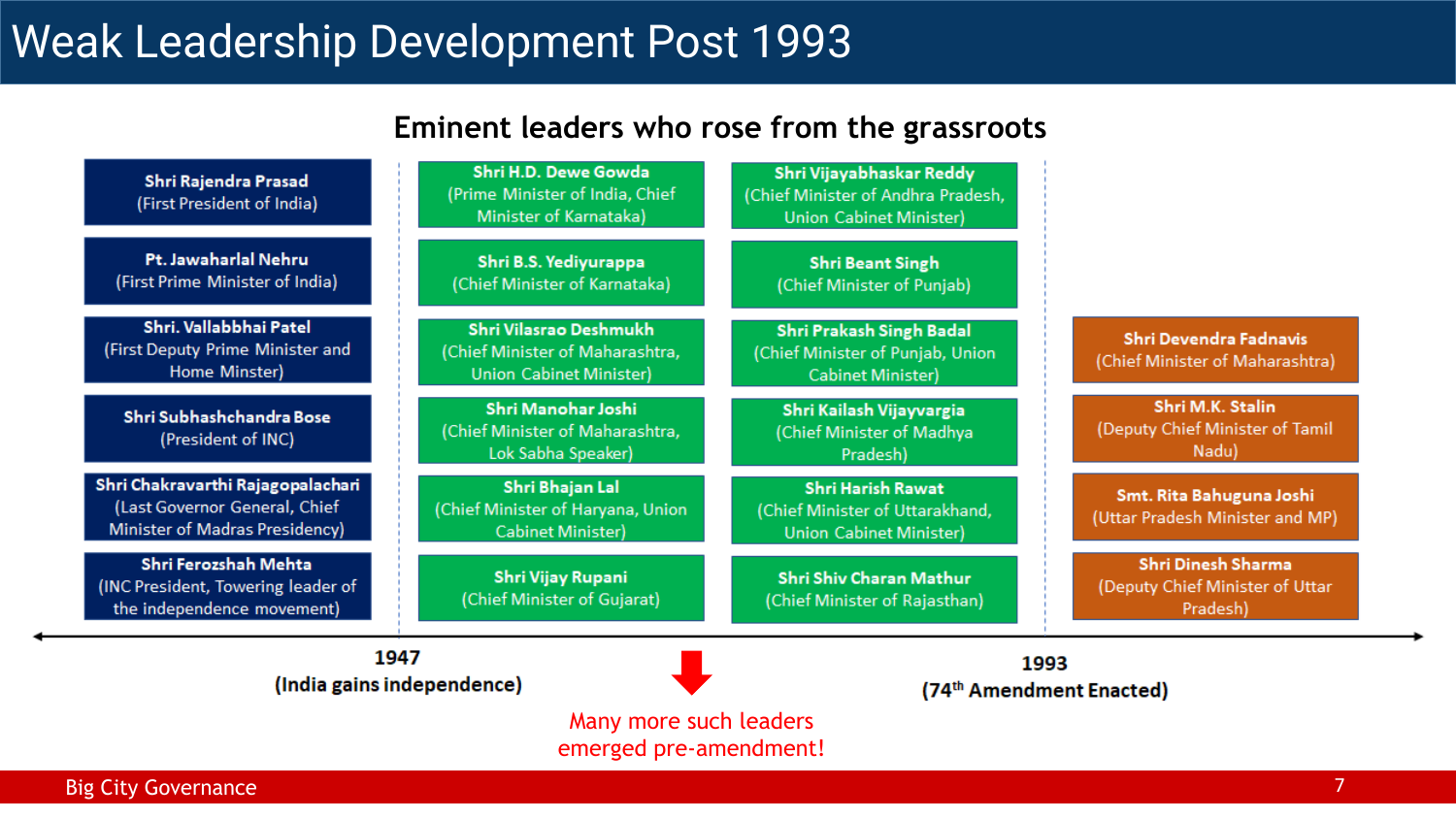# Weak Leadership Development Post 1993

|                                                                                                                                                                                                                                                                                          | 1947<br>(India gains independence)                                                                                                                                | 1993<br>(74 <sup>th</sup> Amendment Enacted)                                                                                                                                                                                                                        |
|------------------------------------------------------------------------------------------------------------------------------------------------------------------------------------------------------------------------------------------------------------------------------------------|-------------------------------------------------------------------------------------------------------------------------------------------------------------------|---------------------------------------------------------------------------------------------------------------------------------------------------------------------------------------------------------------------------------------------------------------------|
| Leaders who emerged pre-1947                                                                                                                                                                                                                                                             | Leaders who emerged pre-1993                                                                                                                                      | Leaders who emerged post-1993                                                                                                                                                                                                                                       |
| In 1991, Lord Rippon instituted<br>$\blacktriangleright$<br>representation of Indians in<br>municipalities<br>local<br>and<br>governments.                                                                                                                                               | Nurturing leadership at local<br>$\blacktriangleright$<br>and grassroot levels continued<br>in Independent India.<br>$\triangleright$ Several local<br>government | The 74th amendment has to<br>$\blacktriangleright$<br>led to very few leaders who<br>could be nurtured by the local<br>governance.                                                                                                                                  |
| 1919,<br>through<br><b>The</b><br>$\ln$<br>$\blacktriangleright$<br>Government of India<br>Act,<br>some of the executive powers<br>that were vested with British<br>Officers were <b>transferred</b> to<br>local governments.<br>Most of the stalwarts and tall<br>$\blacktriangleright$ | leaders went on to hold higher<br>offices of leadership such as<br>Chief Ministers of State and<br><b>Ministers</b><br>the<br>Union<br>in i<br>government.        | The <b>rotational system</b> has<br>$\blacktriangleright$<br>substantially<br>reduced<br>opportunities for emergence<br>and sustenance of leaders.<br>Among the short list of<br>$\blacktriangleright$<br>leaders, MK Stalin and Rita<br>Bahuguna Joshi - owe their |
| leaders of the Independence<br>movement emerged from their<br>local bodies tenure.                                                                                                                                                                                                       |                                                                                                                                                                   | rise more to their family<br><b>connections</b> than to local<br>government experience.                                                                                                                                                                             |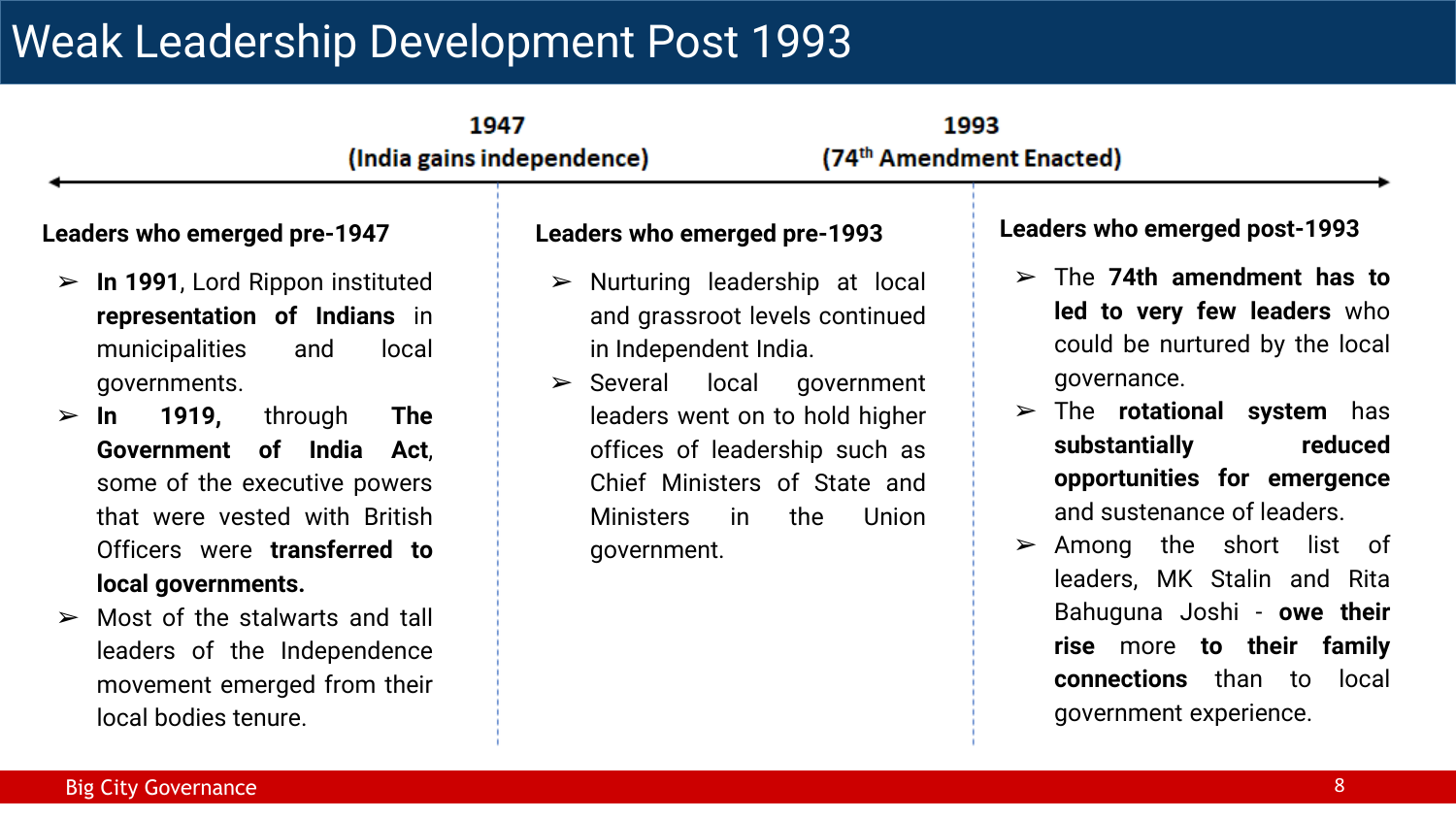# Proposed Solution (1)

#### **Reform Needed Reform Impact**

## ➢**Reservation** will not apply to the office of Mayor

- ➢Reservations at council level **will stay**
- ➢**Mayor** through popular vote or by election of Councillors - fixed **5-year position** as the chief executive of the city government & real empowerment
- ➢**Municipal Commissioner** to be appointed, in consultation with the Mayor, for a fixed **3-year term**

### ➢There will be a **development and nurturing of leadership**

- ➢Will provide **incentive** to perform better to stand for re-election
- ➢Would allow planning and execution of projects over a **longer term**
- ➢Mayor will have **greater ownership and responsibility** towards his/her citizens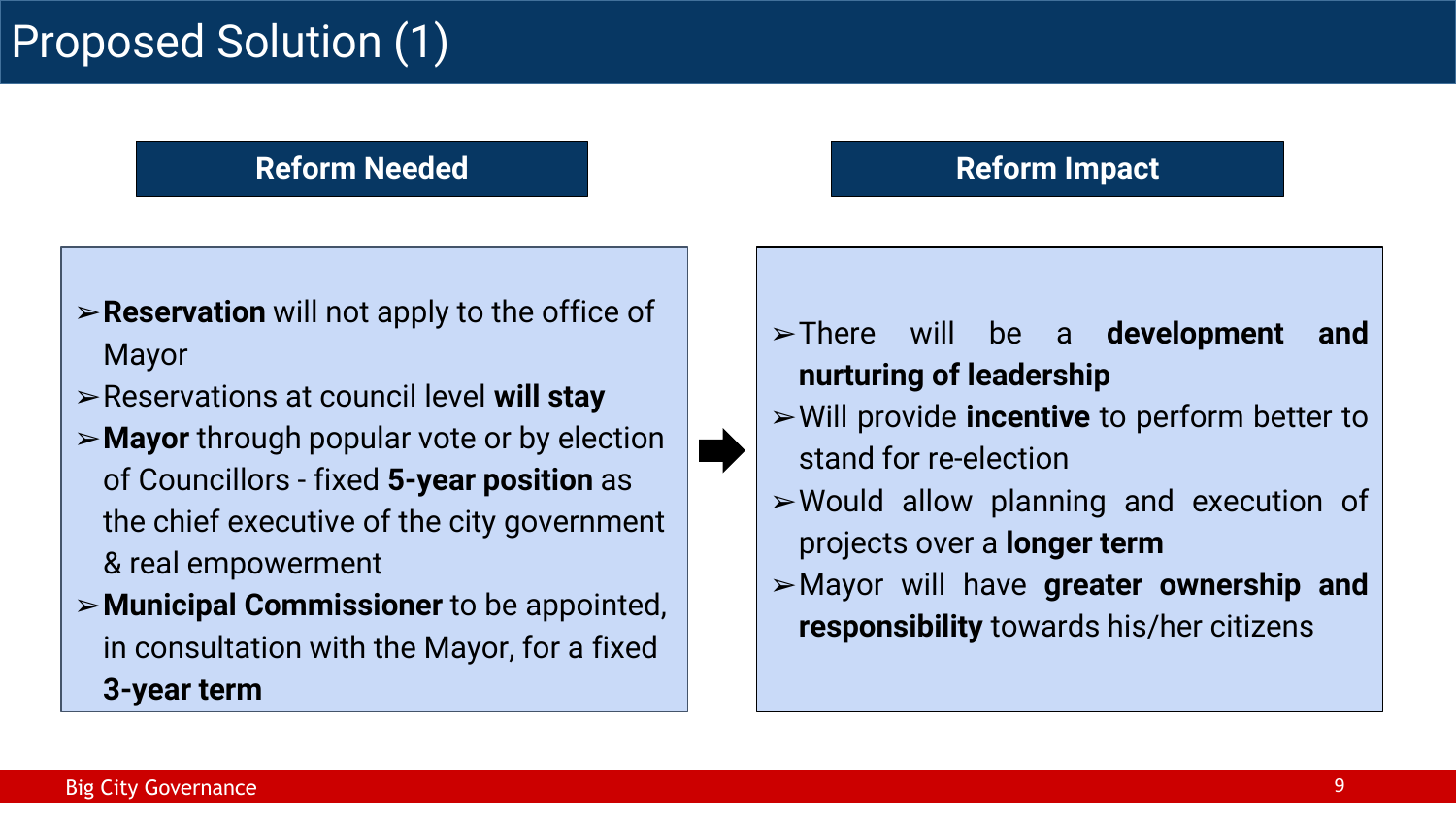- ➢ The Twelfth Schedule of the Constitution is merely **recommendatory.**
- ➢ Provisions do not have the force of the Seventh Schedule, which clearly **demarcates** the functional **jurisdiction** of the Union and States.
- ➢ Many of the designated functions of municipalities are **performed** by state controlled **parastatal** organisations.
	- In Bengaluru, for example, water supply and sewerage, ordinarily a **municipal** function, is the responsibility of a parastatal - *Bengaluru Water Supply* and *Sewerage Board*
- ➢ Local Governments are **blamed** for non-delivery of services, despite having absolutely no control over these areas of services.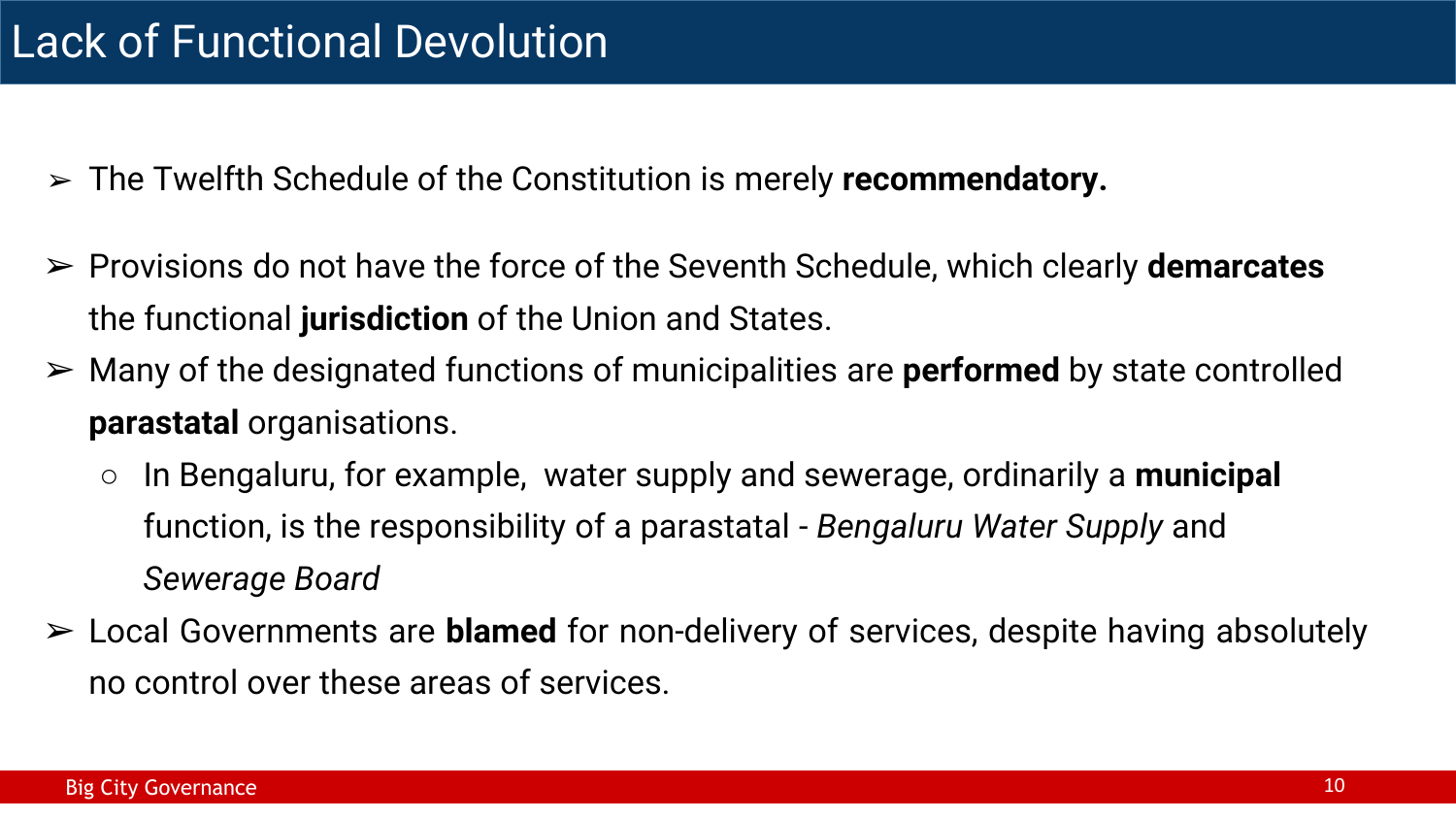# Proposed Solution (2)

#### **Reform Needed <b>Reform Impact**

- ➢Items under **Schedule 12** to be entrusted with city governments, under specialised personnel. (*Includes services like town planning, water supply, public health, sanitation etc.)*
- $\triangleright$  These personnel to be accountable to the Mayor's office.

- ➢Elected mayor and officials will have **authority and autonomy** necessary to deliver services.
- ➢Would create a direct and **proportional link between the authority and responsibility** entrusted with city governments

- ➢A **citizen's charter** covering all deliverable services should be institutionalised in city governments
- ➢An independent **ombudsman** should be constituted
- $\triangleright$  State governments should create formal mechanism of **review and monitoring**
- ➢The charter would provide a **clear goal and accountability mechanism**
- ➢Ombudsman to **enforce and ensure efficient service-delivery** and keep a **check on power**
- ➢Would provide **better coordination** between city governments and higher tiers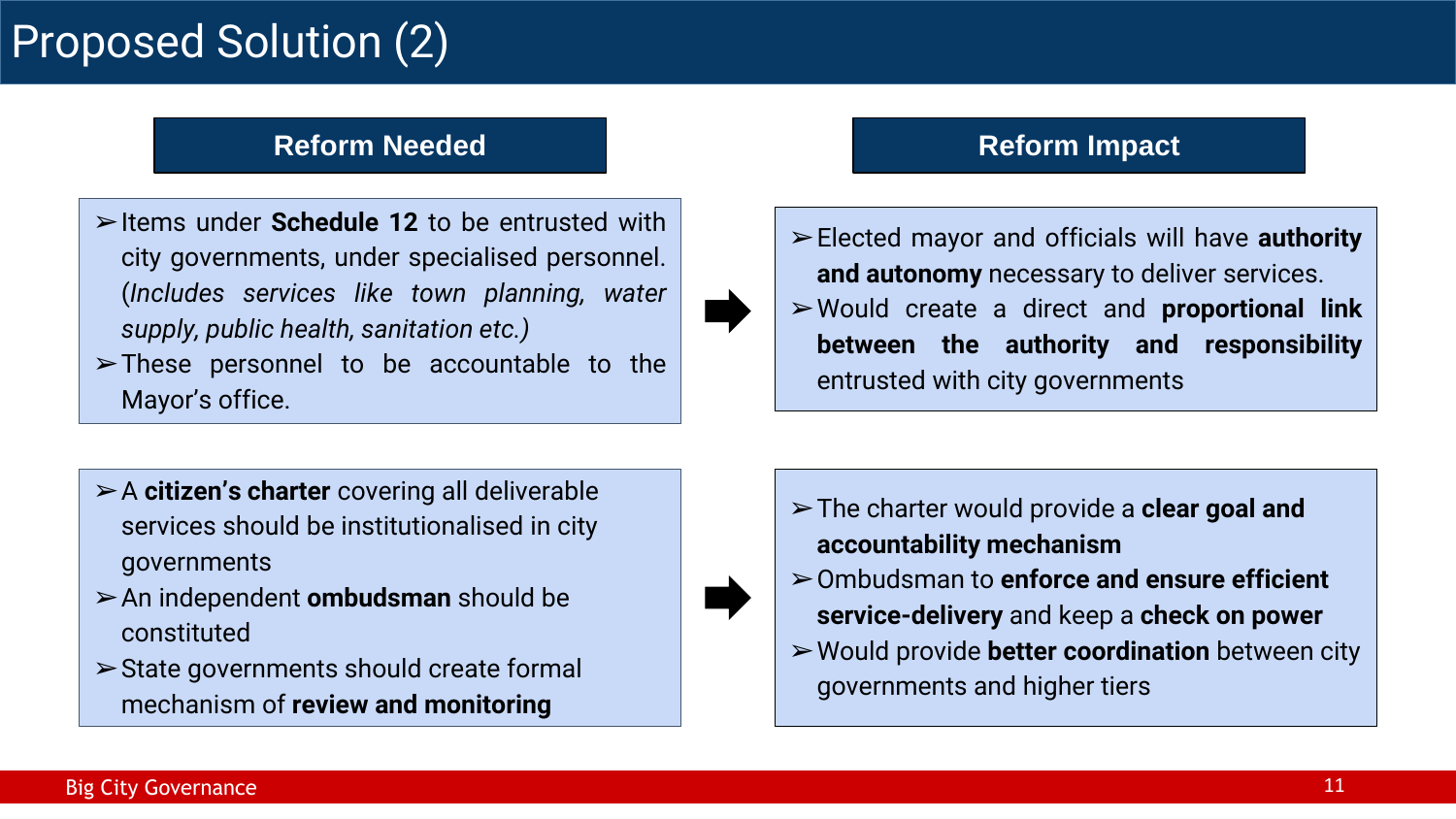#### **Devolution from Telangana State to Local Government**

| <b>Components</b>                                         | <b>RE 18-19 (in Crore)</b> | <b>BE 2019-20 (in Crore)</b> |
|-----------------------------------------------------------|----------------------------|------------------------------|
| <b>Total Telangana Budget</b>                             | 174454                     | 146492                       |
| Telangana's Tax Revenue                                   | 73752                      | 69329                        |
| Telangana's Revenue (Tax + Own Non-Tax)                   | 82726                      | 85204                        |
| <b>State Finance Commission (FC) transfers</b>            | 621.47                     | 521.73                       |
| 14th Finance Commission (FC) transfers                    | 772.73                     | 1036.98                      |
| State FC transfer as % of Telangana Tax<br><b>Revenue</b> | 0.84%                      | 0.75%                        |
| Per capita State FC transfer (in Rs.)                     | 457                        | 384                          |
| Per Capita Union FC transfer (in Rs.)                     | 568                        | 763                          |

Source: Telangana State Finance portal

**The devolution from Telangana state government to local governments is meagre. In this context, there is a need to empower local governments in all regions of the State with systems of accountability.** 

- Indian city governments are amongst the **weakest** in the world in terms of fiscal autonomy and their capacity to deliver civic infrastructure and services.
- ➢ Aggregate **fund** transfer to the local governments is ad-hoc and inconsistent.
- ➢ The share of **revenue** transferred by the State government to local governments is also very **low**.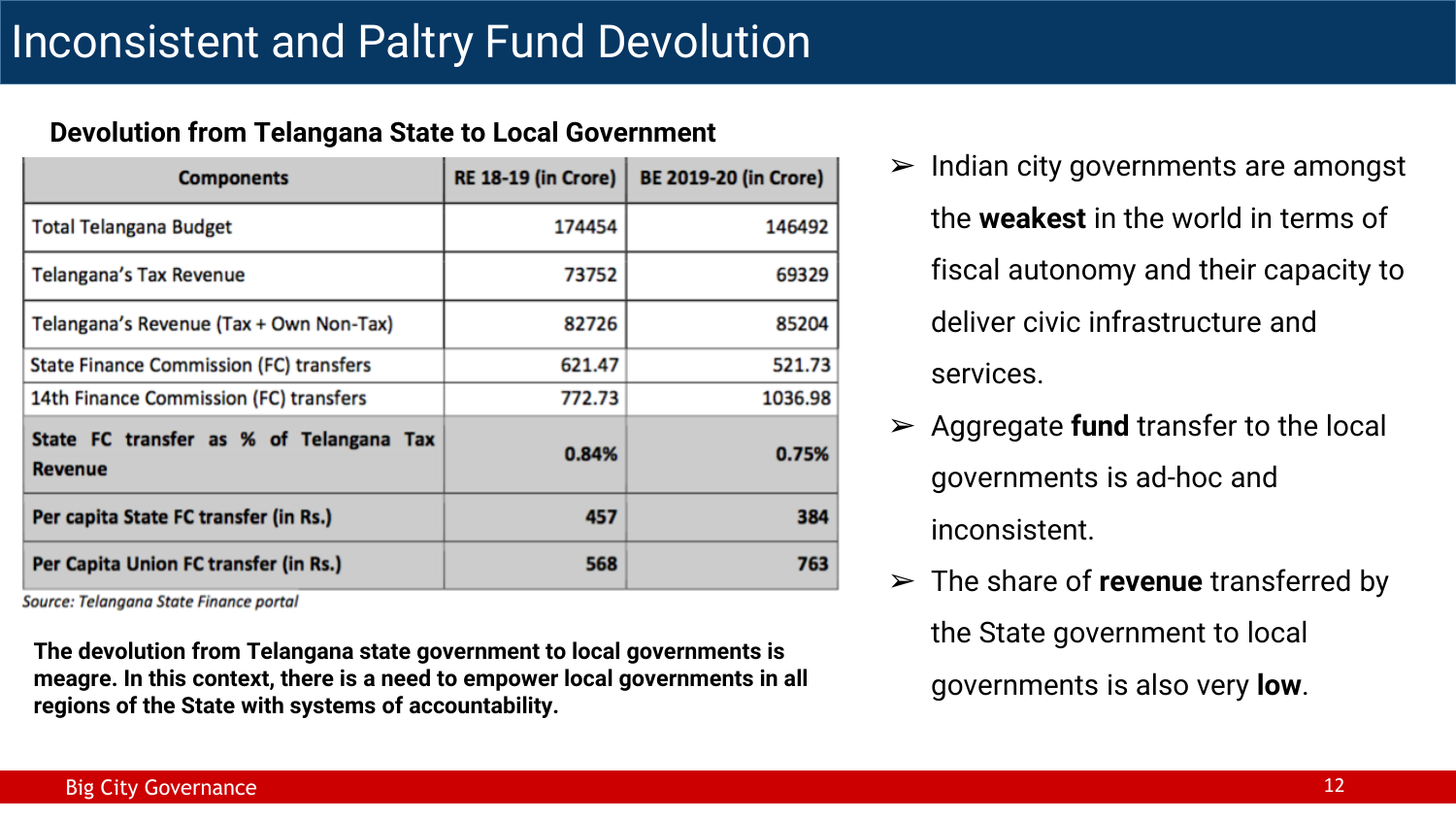| Item                                                                          | <b>Amount</b><br>(in Trillion \$) | % of total<br><b>Expenditure</b> |  |
|-------------------------------------------------------------------------------|-----------------------------------|----------------------------------|--|
| Federal Government Expenditure (Less state and local<br>government transfers) | 3.6                               | 49.32                            |  |
| State Government Expenditure (Less local government<br>transfers)             | 1.8                               | 24.65                            |  |
| <b>Local Government Expenditure</b>                                           | 1.9                               | 26.02                            |  |
| <b>Total Expenditure</b>                                                      | 7.3                               | 100                              |  |

The **Federal** government bears most of the burden of social security and healthcare, apart from incurring a substantial share of expenditure on rule of law and school education.

**The local government expenditure exceeds State expenditure in the US.**

#### **Share of US Public Expenditure in 2019 Share of India Public Expenditure in 2018-19**

|                                                                             | Amount           | % of total         |
|-----------------------------------------------------------------------------|------------------|--------------------|
| <b>Item</b>                                                                 | (in trillion Rs) | <b>Expenditure</b> |
| Union Government Expenditure (Less<br>state and local government transfers) | 18.37            | 34.23              |
| Total States Expenditure (Less local<br>government transfers)               | 32.29            | 60.17              |
| Total Local Governments (Rural and<br>Urban) Expenditure                    | 3.0              | 5.6                |
| <b>Total Expenditure</b>                                                    | 53.66            | 100                |

In India, most of these responsibilities are entrusted to **states**.

**The combined public expenditure of all states far exceeds that of the Union, and the local government expenditure is paltry in comparison.**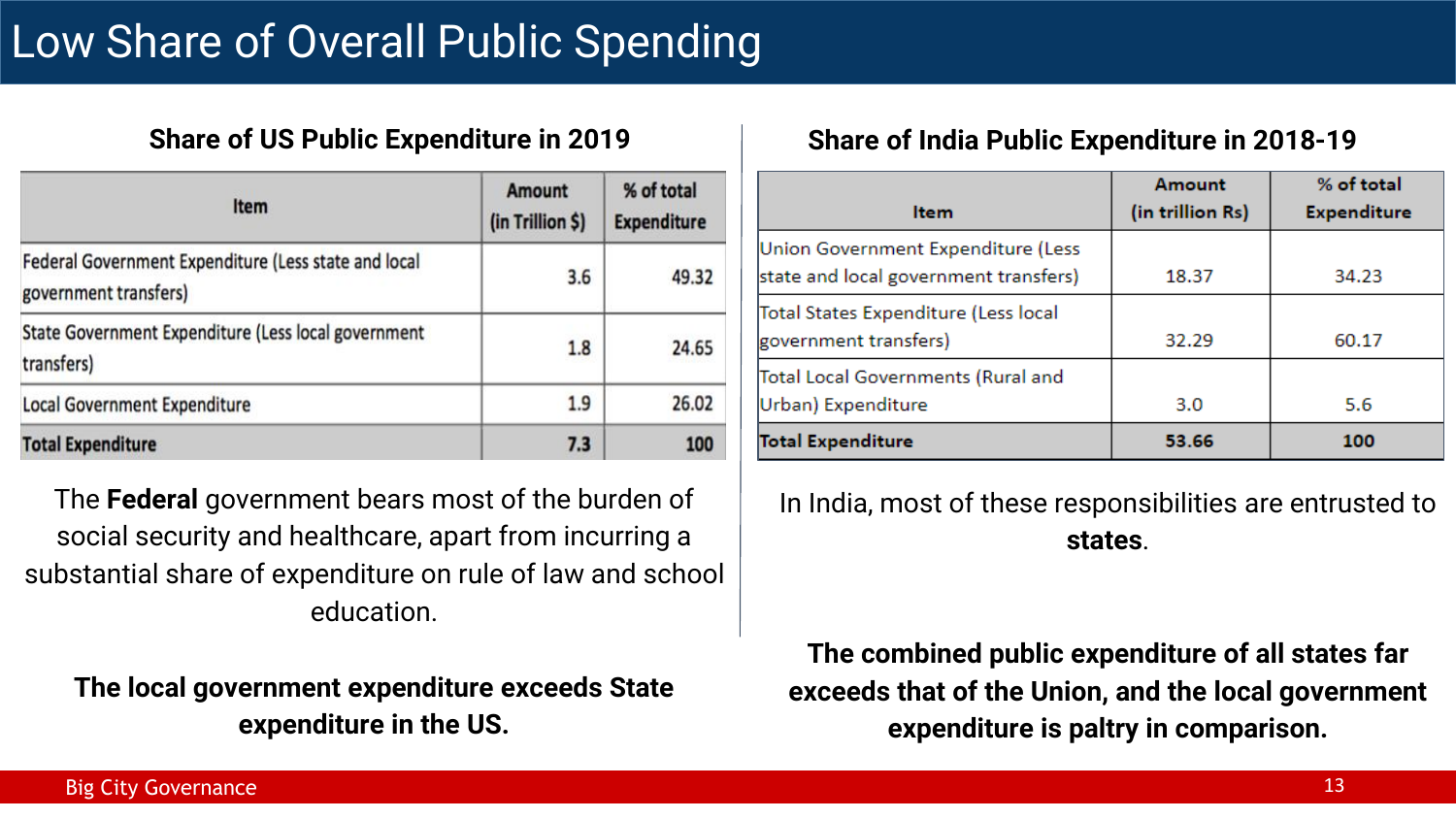- ➢ Local governments have **limited** capacity to generate revenue on their own.
- ➢ India's municipal revenue as percent of GDP declined from 1.05% in 2012-13 to **1% in 2017- 18.**
- $\triangleright$  There has been a decline in municipal expenditure of six of the largest Municipal Corporations (Mumbai, Bengaluru, Chennai, Hyderabad, Kolkata and Ahmedabad) as percent of GDP from **0.293% in 2012-13** to **0.234% in 2017-18**
- ➢ The 74th Amendment defined the range of possible **expenditure** that can be assigned to the local governments, leaving it to the states to notify devolution from the range identified.
- ➢ In the case of **revenue** sources of urban local governments, the amendment left it entirely to state governments to decide.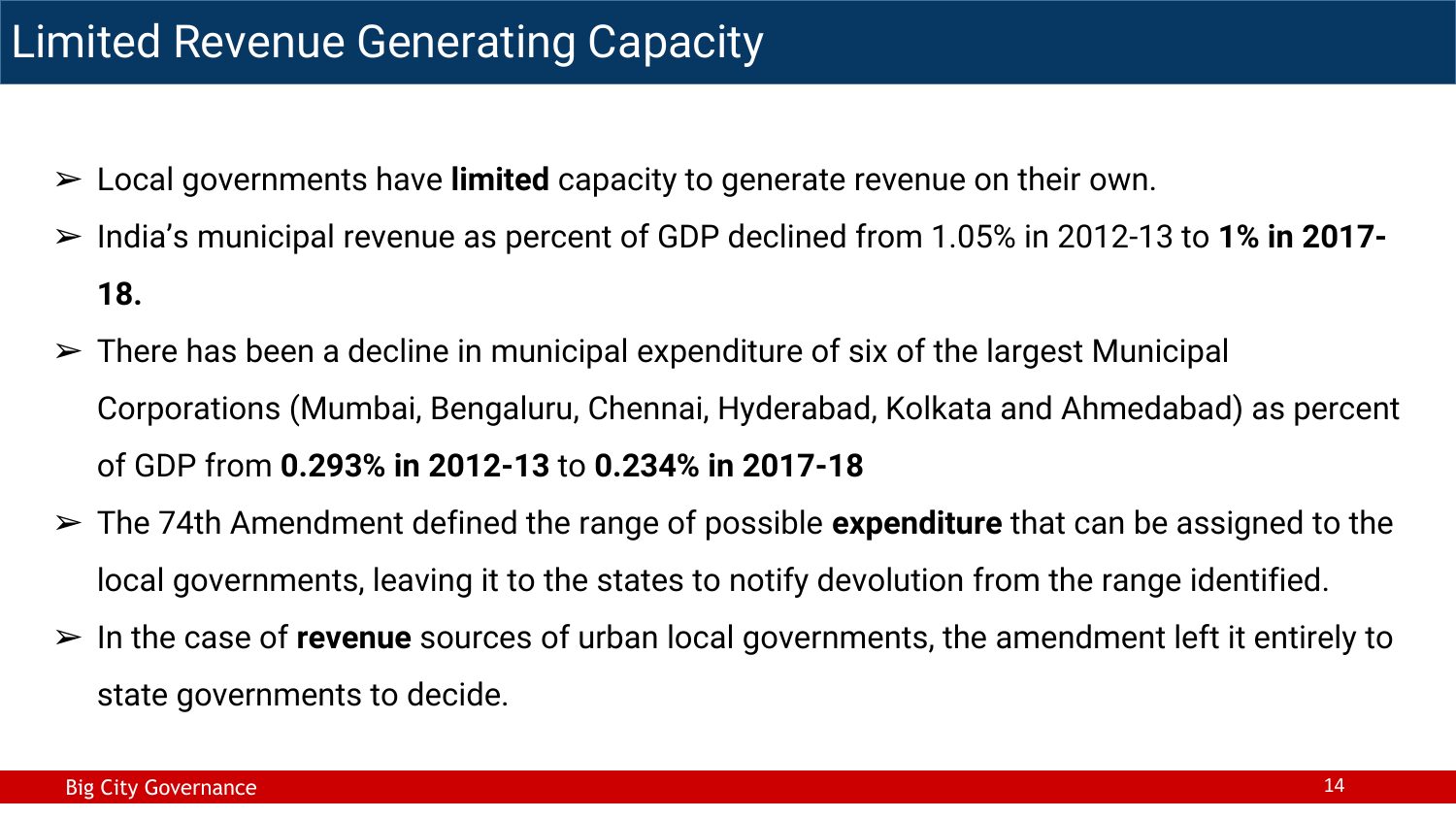# Proposed Solution (3)

#### **Reform Needed Reform Impact**

- ➢**Predictable funds devolution** to city governments from union and state level
- $\triangleright$  A certain share, say 30%, of union's fund devolution to states to be earmarked to be transferred to city and other local governments, on a **population basis**
- $\triangleright$  Employees of 12th schedule functions to be accountable to city governments and under their employ. States must **transfer grants equivalent to remunerations** to these employees to city governments
- ➢**National consensus** with appropriate guidelines regarding states sharing their tax revenues with local governments

- ➢**Citizens will know** how much **money the local government is entitled to** on an annual basis
- ➢Would ensure **predictability and transparency** in devolution of funds ➢Would allow **greater flexibility** and **financial autonomy** to meet local needs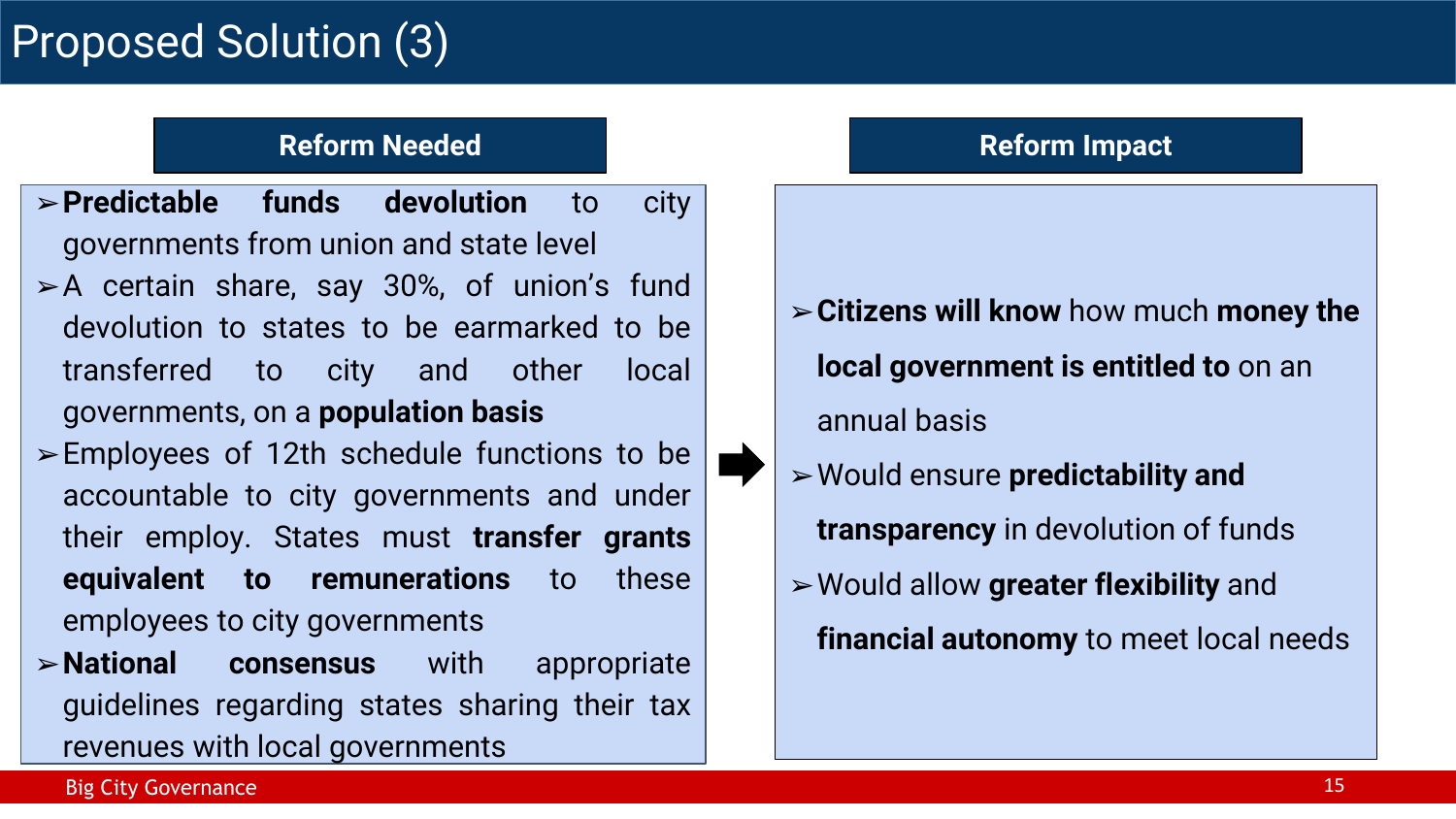- $\triangleright$  Article 243-S of the Constitution provides for Wards Committees in all municipalities having a population of **three lakhs or more**.
- $\triangleright$  Constituted perfunctorily in many cities, defeating the purpose.
	- Each Wards Committee of Mumbai has a population of **10-15 lakhs**.
- $\triangleright$  Even when constituted, it has little role in making decisions prioritising local expenditure or holding the local municipal employees to account.
- $\triangleright$  Cities grow bigger, local government becomes remote, citizens lose voice.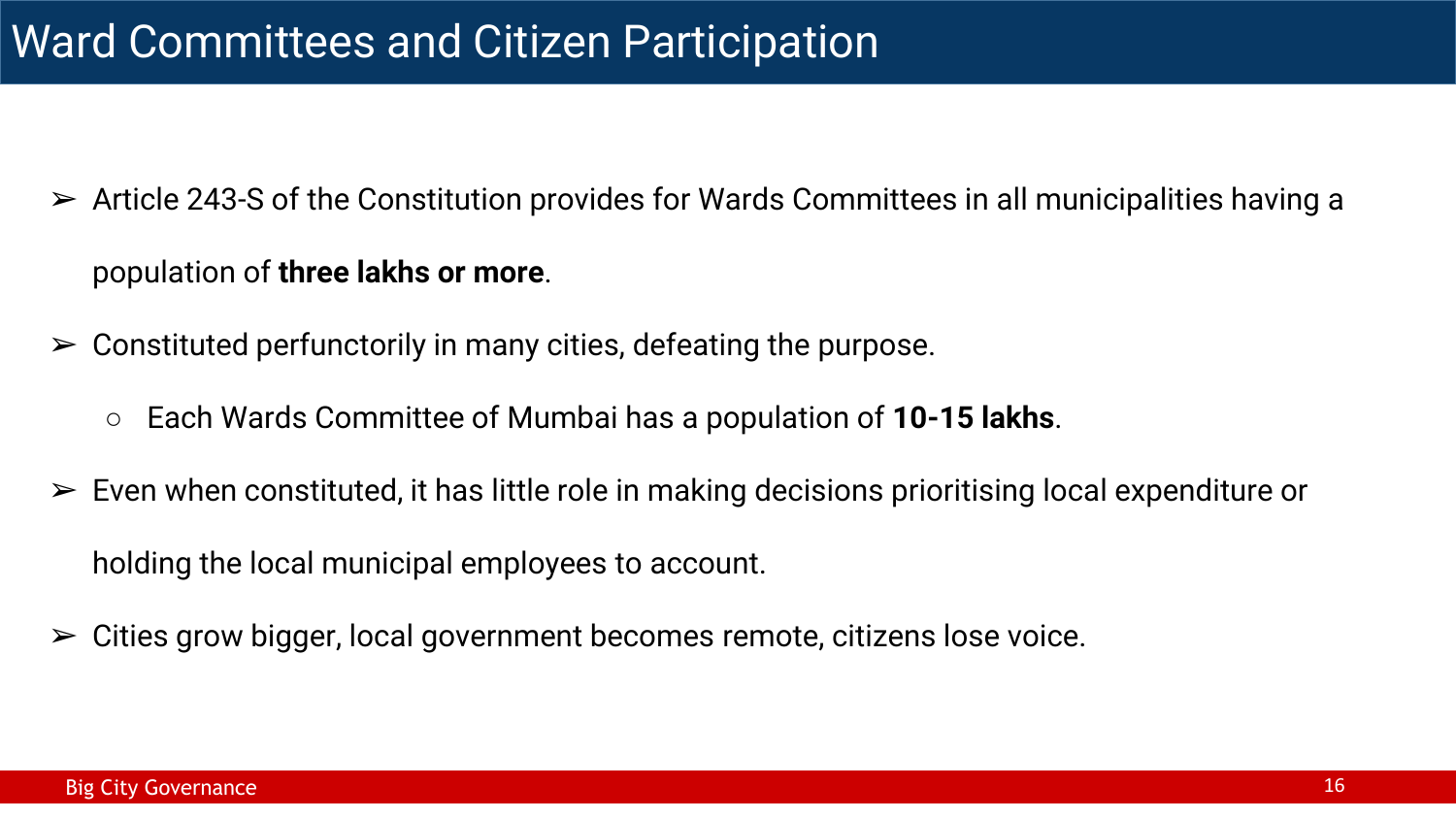# Proposed Solution (4)

#### **Reform Needed Reform Impact**

- $\triangleright$  Ward Committees should be constituted for a **population of 25,000-50,000**
- ➢ Certain **share of municipal expenditure** should flow to ward committees
- ➢ **Personnel** in-charge of performing functions, assigned at the local level, should be accountable to the ward committees

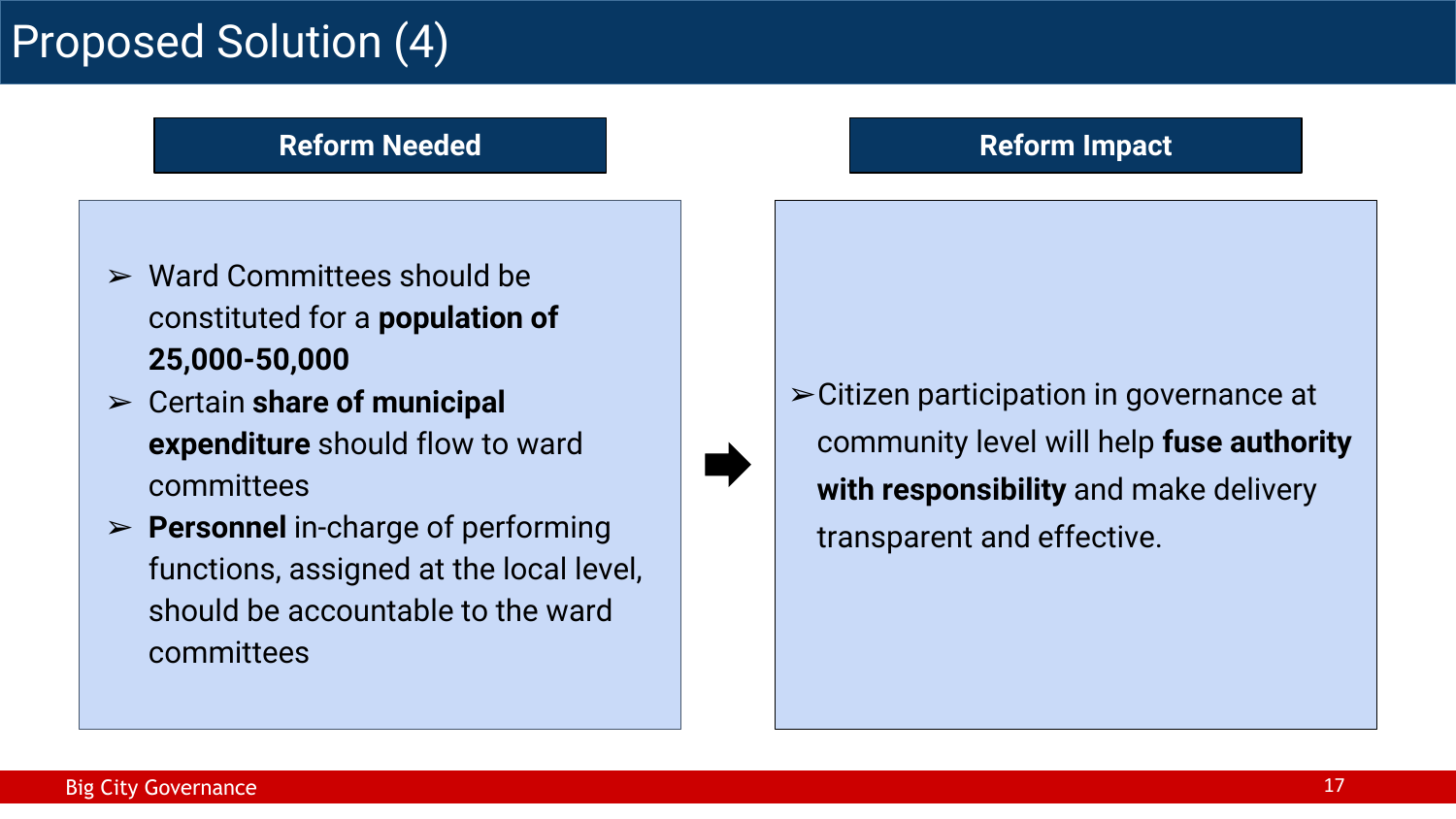#### **Common Cadre for Cities:**

- ➢ **Management** of cities requires enormous expertise and experience & each city may find it difficult to recruit, train and benefit from the expertise of the officials.
- ➢ A common cadre may be **constituted** of officials who have domain expertise in city management.
- ➢ Cities should have the **freedom** and opportunity to enlist the services of experts from outside the government.

### **Housing:**

- $\triangleright$  Growth of slums and unauthorized occupation of public spaces for temporary housing will inevitably lead to **ghettoisation**.
- ➢ A massive national programme should be taken up to complete **20 million** dwelling units in cities.
- ➢ **Low income** families should have a stake in housing projects by contributing, say 10% of the cost, and should acquire ownership through payment of easy monthly instalments over 20 years.